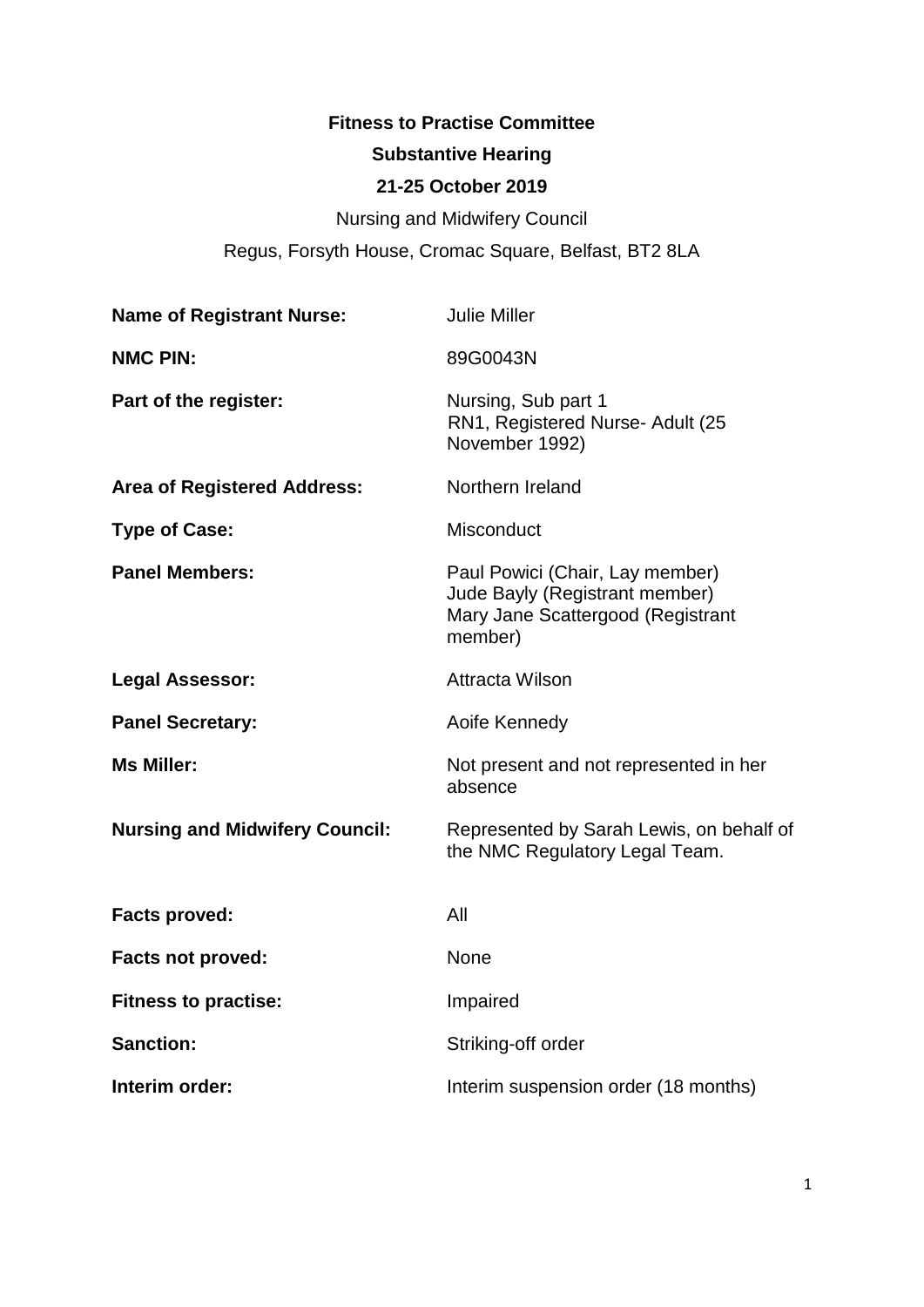### **Decision on Service of Notice of Hearing:**

The panel was informed at the start of this hearing that Ms Miller was not in attendance and that written notice of this hearing had been sent to her registered address by recorded delivery and by first class post on 19 September 2019. Royal Mail "Track and Trace" documentation confirmed that the notice of hearing was sent to Ms Miller's registered address by recorded delivery on that date and signed for at her address on 19 September 2019.

The panel took into account that the notice letter provided details of the allegation, the time, dates and venue of the hearing and, amongst other things, information about Ms Miller's right to attend, be represented and call evidence, as well as the panel's power to proceed in her absence. Ms Lewis submitted the Nursing and Midwifery Council (NMC) had complied with the requirements of Rules 11 and 34 of the Nursing and Midwifery Council (Fitness to Practise) Rules 2004, as amended ("the Rules").

The panel accepted the advice of the legal assessor.

In the light of all of the information available, the panel was satisfied that Ms Miller has been served with notice of this hearing in accordance with the requirements of Rules 11 and 34.

#### **Decision on proceeding in the absence of the Registrant:**

Ms Lewis invited the panel to continue in the absence of Ms Miller on the basis that there was no reason to believe that an adjournment would secure her attendance on some future occasion. She reminded the panel that there were three witnesses scheduled to attend this hearing, and any delay would inconvenience them and would be likely to impact on their memory of events.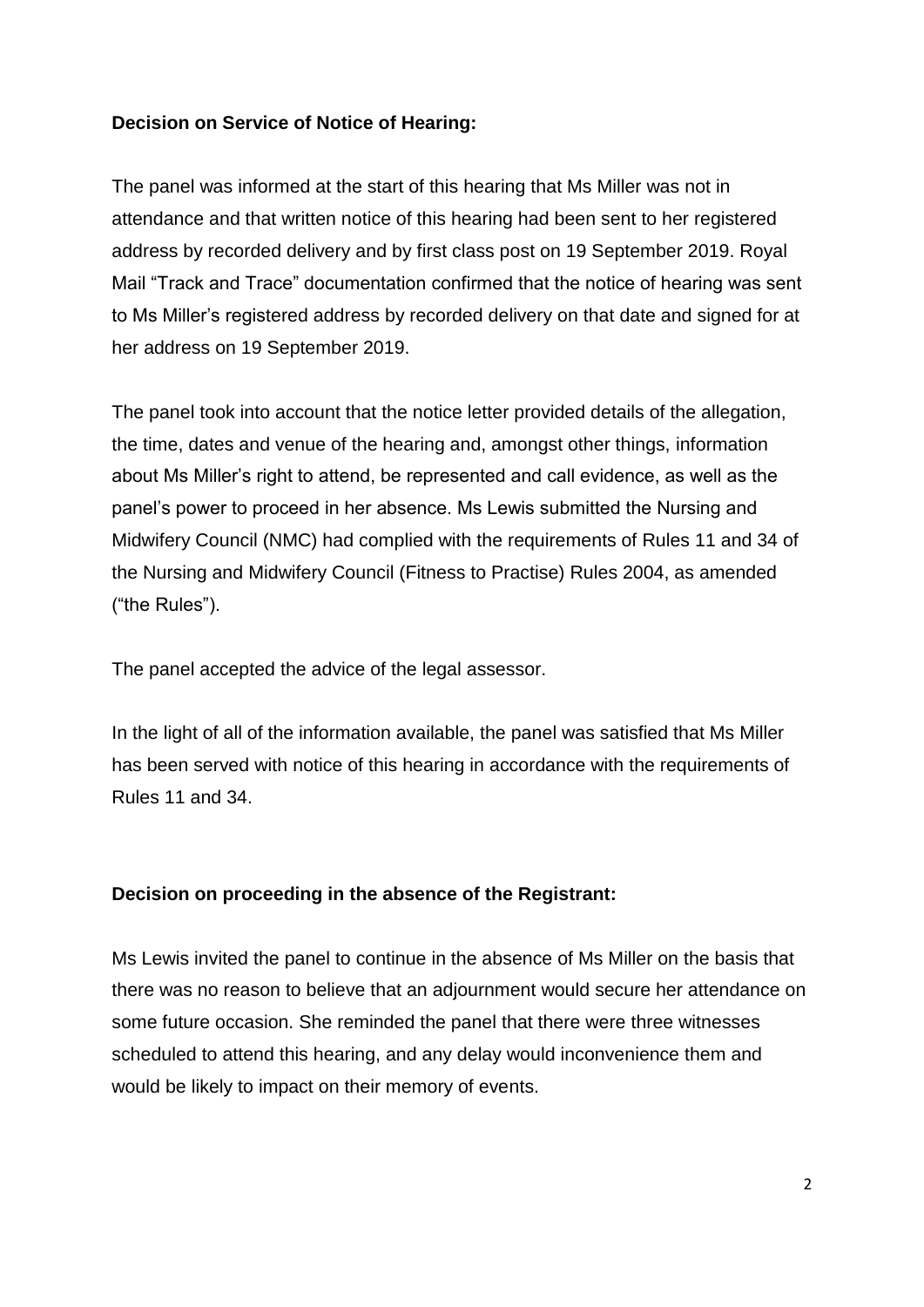Ms Lewis drew the panel's attention to an email from Ms Miller's representative at BLM Solicitors dated 15 October 2019, which stated that he no longer represented Ms Miller and would not be attending this hearing. Further, Ms Lewis drew the panel's attention to a number of attempts by the NMC to contact Ms Miller via telephone and email correspondence on 16 and 17 October 2019. In an email from Ms Miller to the NMC dated 17 October 2019 she said that she could not continue with the process and she "will never work as a registered nurse again." In a subsequent email dated 20 October 2019 Ms Miller reiterates that she "will not be able to put myself through any more meetings/interviews".

The panel accepted the advice of the legal assessor and noted that it must exercise great care and caution in deciding whether or not to proceed.

The panel directed the NMC to attempt to contact Ms Miller again to clarify whether she sought an adjournment and, **[PRIVATE]**. Alternatively, the panel directed the NMC to ask Ms Miller if she would like to attend any part of this hearing, whether it be in person or via telephone.

The panel allowed Ms Miller some time to respond and resumed the following morning. Ms Lewis presented to the panel an email response from Ms Miller dated 21 October 2019 in which she stated that she was unable to attend this hearing due to her health, and that she does not anticipate she will be able to attend in the near future.

The panel has decided to proceed in the absence of Ms Miller. It has had regard to the overall interests of justice and fairness to all parties. It noted:

- Ms Miller has not provided any evidence in respect of **[PRIVATE]** whether she would be able to attend a hearing at a future date;
- She has not applied for an adjournment;
- There is therefore no reason to suppose that an adjournment would secure her attendance;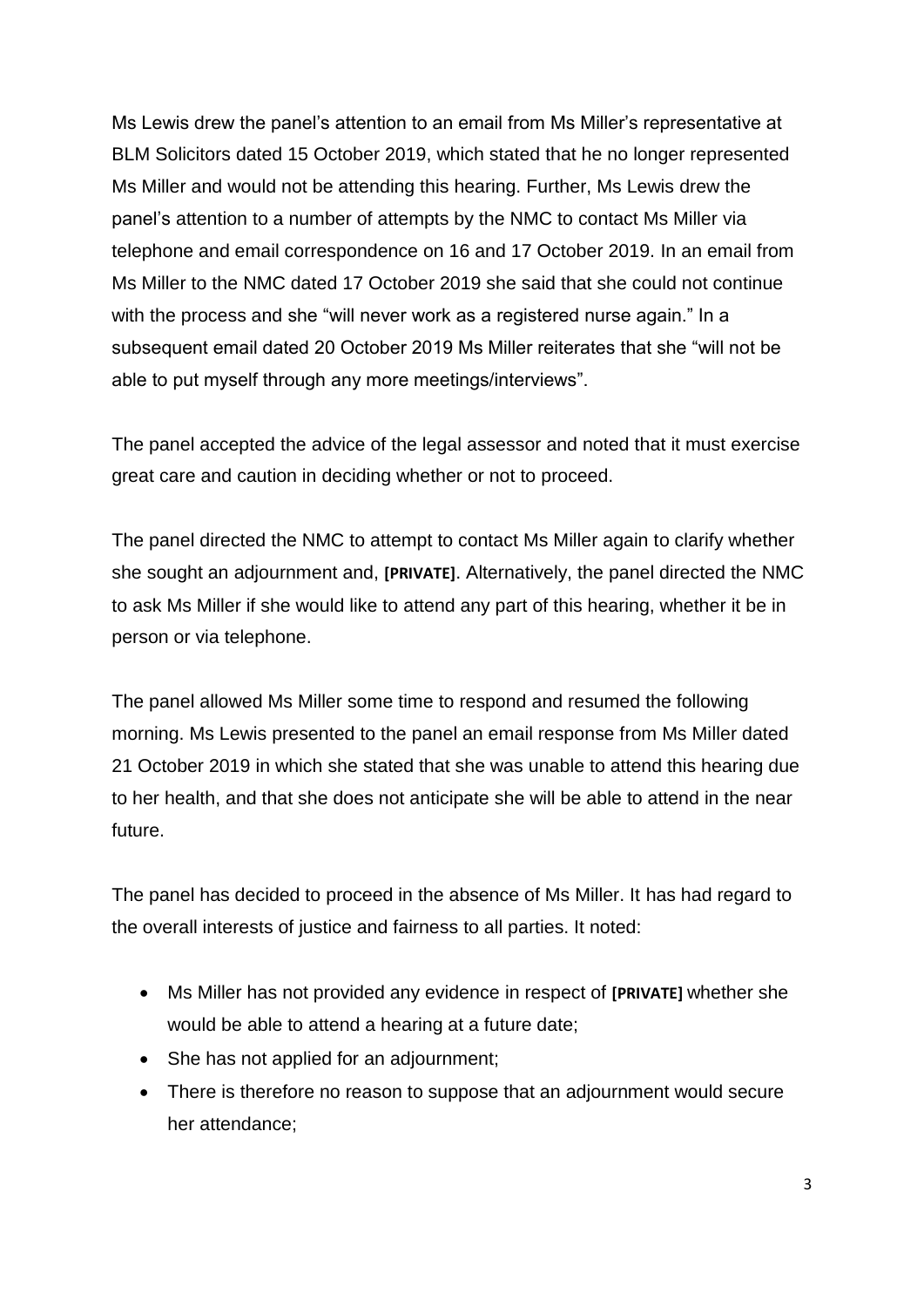- There is no reason to suppose that adjourning would secure her attendance at some future date;
- There is a strong public interest in the expeditious disposal of this case;
- Three witnesses have been scheduled to attend this hearing and any delay would likely inconvenience them and impact on their memory of events.

In these circumstances, the panel has decided that it is fair, appropriate and proportionate to proceed in the absence of Ms Miller.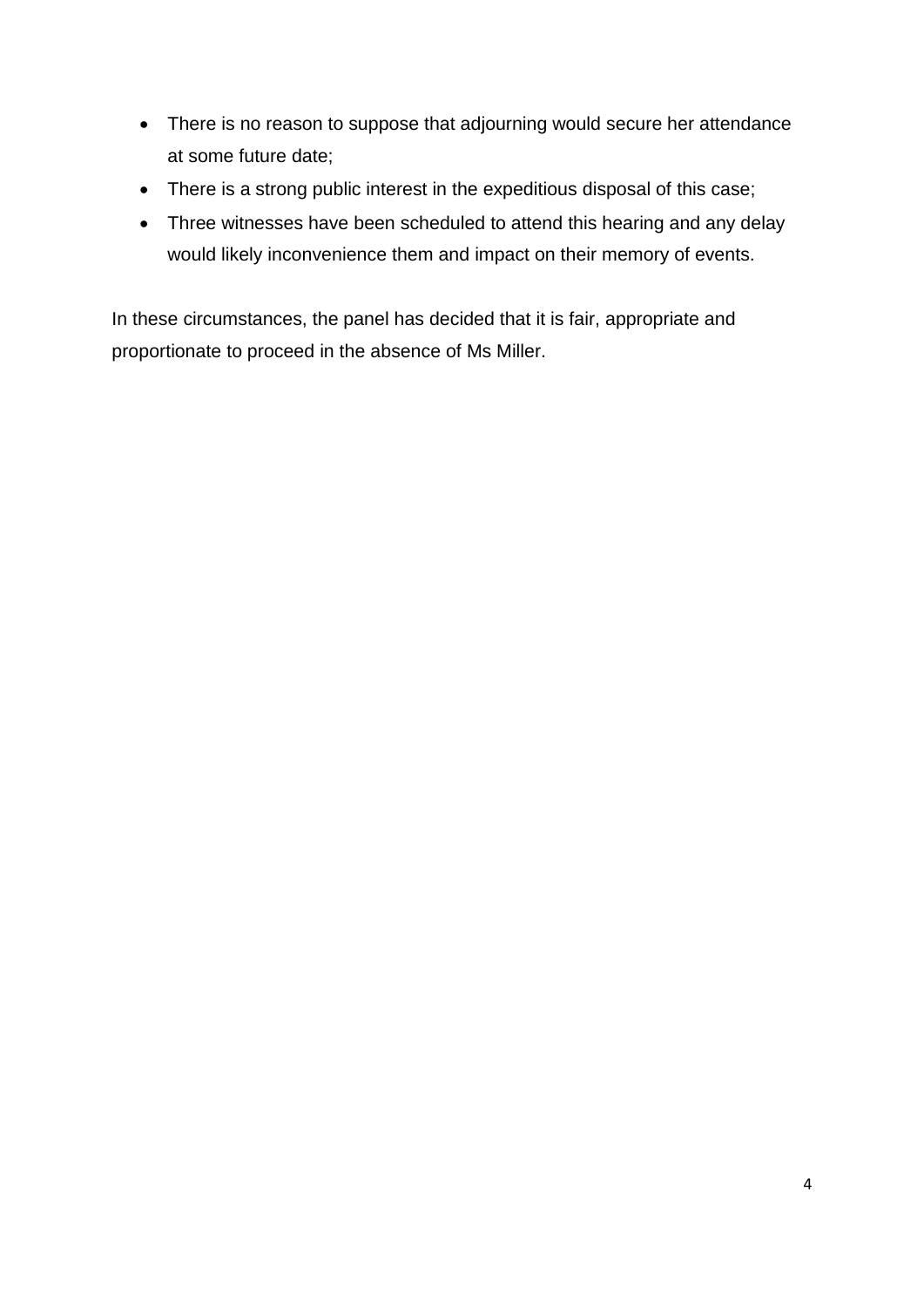# **Detail of charges**

That you a registered nurse, on 29 November 2015 whilst working at Altnagelvin Hospital;

1) Took 14 Zopiclone 7.5mg tablets from the drugs room on Ward 4 (gynaecology)

2) Your actions in charge 1 were dishonest, as you misappropriated the tablets without your employer's knowledge or permission.

3) Incorrectly removed a strip of medication from its box.

4) Incorrectly transported and/or stored medication in a plastic bag.

5) Did not record what drugs you had removed from the drugs cupboard.

And in light of the above your fitness to practice is impaired by reason of your misconduct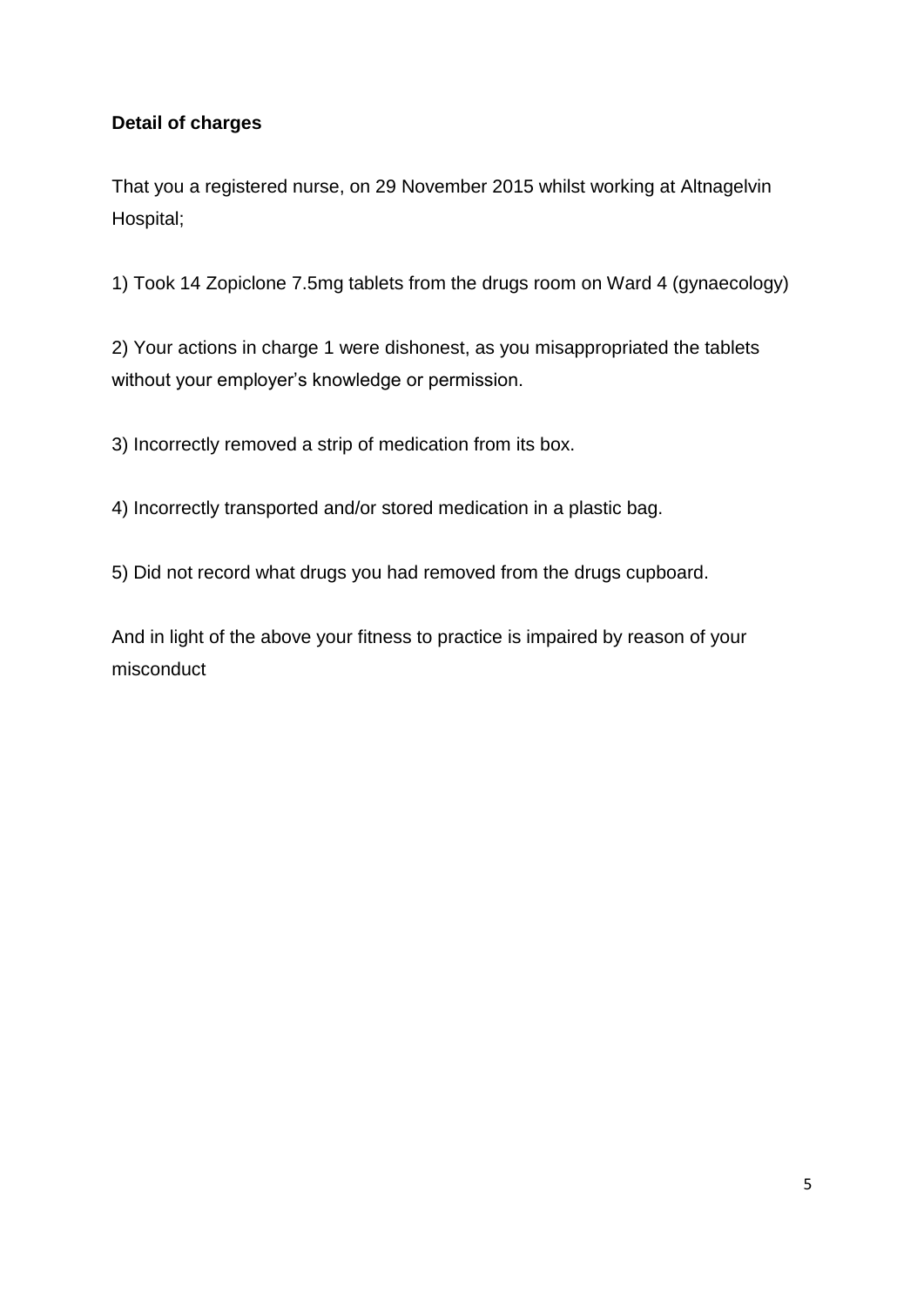# **Background**

Ms Miller was employed as a registered nurse at Ward 4 at the Altnagelvin Area Hospital ("the Hospital"). She had worked in the Hospital for over 21 years.

On 29 November 2015, Ms Miller was recorded on CCTV footage removing various strips of tablets from the medicine cupboard and placing them into a plastic bag. It is alleged that these included a strip of 14 Zopiclone 7.5mg tablets. It is alleged that Ms Miller did not record her actions. Ms Miller was one of two registered nurses on duty with access to the drugs room where Zopiclone was kept.

Ms Miller was suspended from her employment on 3 March 2016 and subsequently a referral was received from the Assistant Director of Nursing at the Hospital on 26 April 2016.

Ms Miller was dismissed following the conclusion of the Trust's investigation.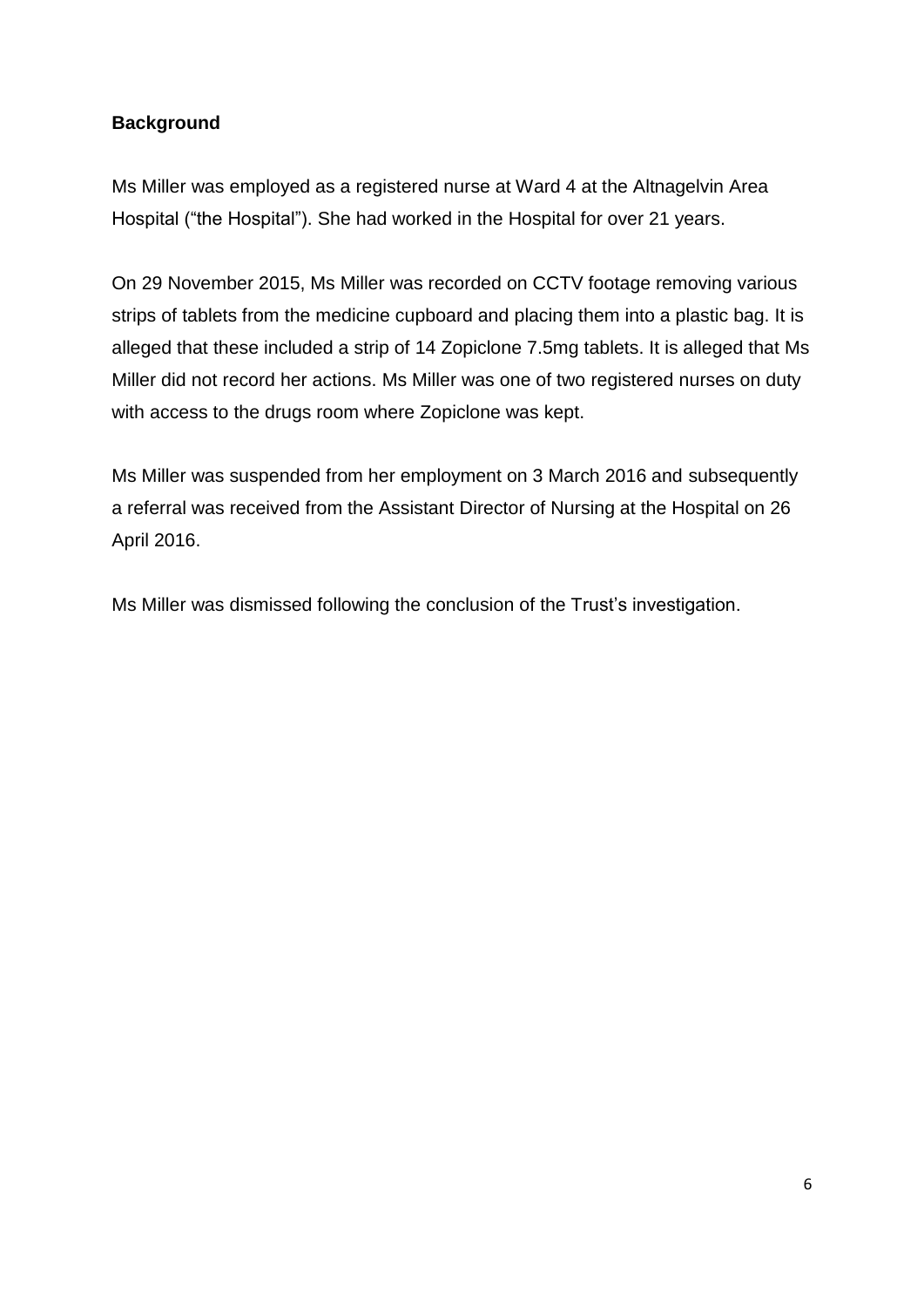### **Decision on the findings on facts and reasons**

In reaching its decisions on the facts, the panel considered all the evidence in this case together with the submissions made by Ms Lewis, on behalf of the NMC.

The panel accepted the advice of the legal assessor.

The panel was aware that the burden of proof rests on the NMC, and that the standard of proof is the civil standard, namely the balance of probabilities. This means that the facts will be proved if the panel is satisfied that it was more likely than not that the incidents occurred as alleged.

The panel heard oral evidence from three witness tendered on behalf of the NMC:

- Ms 1, Ward Sister on Ward 4 at the Hospital
- Ms 2, Consultant in Obstetrics and Gynaecology at the Hospital
- Ms 3, Head of Pharmacy and Medicines Management at the Hospital

The panel considered that Ms 1 was a credible and honest witness, and was candid regarding a discrepancy between two documents within the bundle.

The panel considered that Ms 2 was a clear and credible witness, and was measured in her responses.

The panel considered that Ms 3 was a credible and reliable witness, and tried to assist the panel where possible

The panel considered the response of Ms Miller in the Case Management Form, together with replies given by her during a Police Service of Northern Ireland ("PSNI") investigation, and when interviewed as part of the Trust's internal investigation.

The panel considered the charges against you and made the following findings: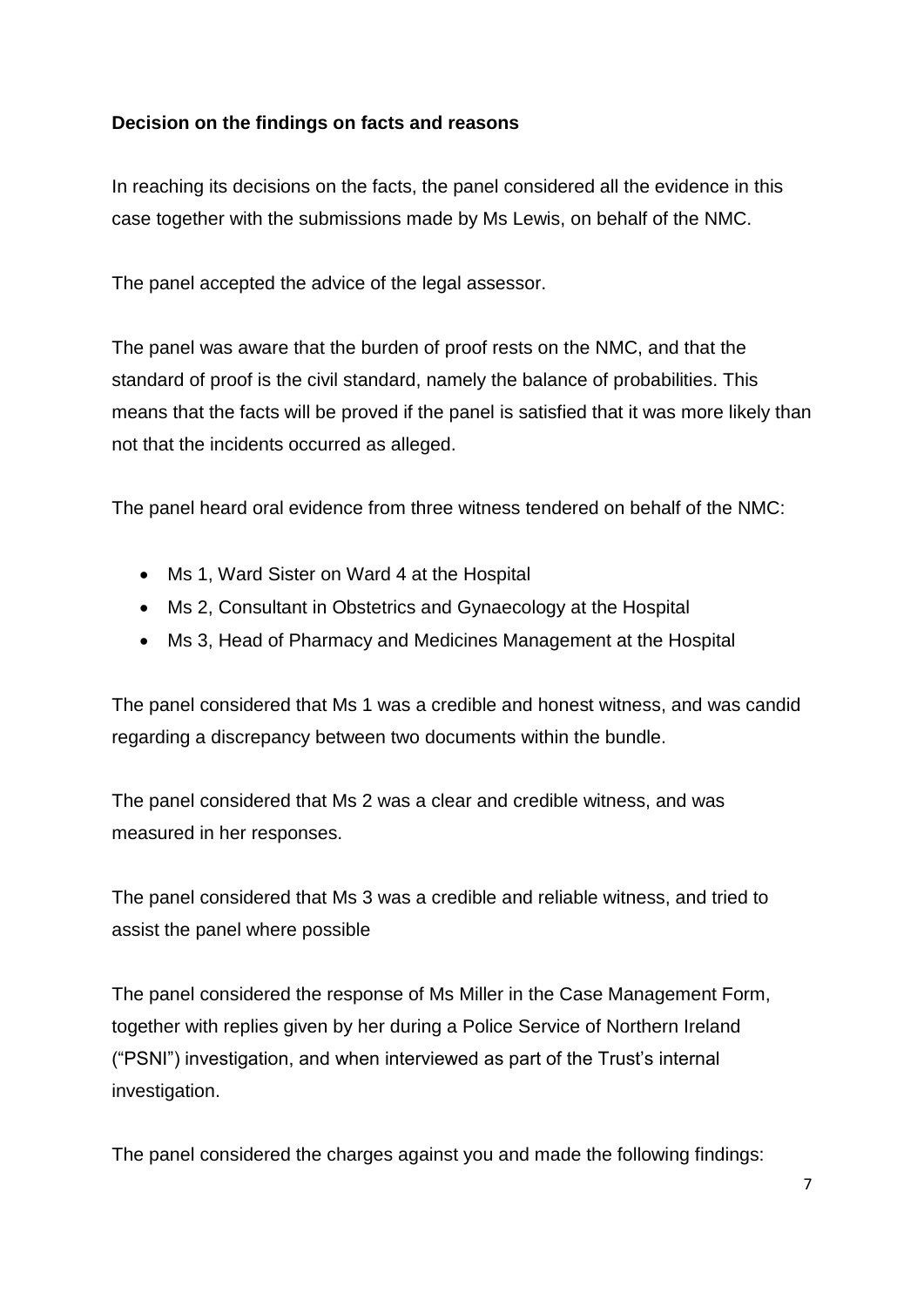# **1) Took 14 Zopiclone 7.5mg tablets from the drugs room on Ward 4 (gynaecology)**

The panel took into account the evidence of Ms 1, who identified Ms Miller as the nurse in the drugs storage room in the CCTV footage which was viewed by the panel and Ms 1. She informed the panel that she had originally viewed the CCTV footage at Strand Police Station in February 2016. Ms 1's evidence was that the CCTV footage showed Ms Miller taking medication strips from the cupboard, including from the precise location where Zopiclone was stored. Ms 1 gave evidence that the CCTV footage she viewed at Strand Police station was much clearer than that viewed during this hearing. Her evidence was that she could see from the better quality footage that the box of medication, from which a strip was taken, was removed from the drawer marked 'U-Z'. This box was pink and white, the same colours as Zopiclone 7.5 mg boxes.

Ms 1 also gave evidence that there was a discrepancy of 14 Zopiclone 7.5mg tablets on the counting sheet between 29 and 30 November, and confirmed that the counting sheet in Exhibit 3 was the correct sheet.

The panel noted Ms 1's written and oral evidence that she was 100% sure that one of the strips that Ms Miller took on 29 November 2019 was a strip of Zopiclone 7.5mg.

The panel noted Ms Miller's consistent denial in her Case Management Form, the PSNI interview, and the minutes of the Trust's investigation proceedings. However, having viewed the CCTV footage and heard the evidence of Ms 1, the panel considered that on the balance of probabilities Ms Miller took 14 Zopiclone 7.5mg tablets from the drugs room on Ward 4 without her employers knowledge or permission.

The panel therefore found Charge 1 **PROVED.**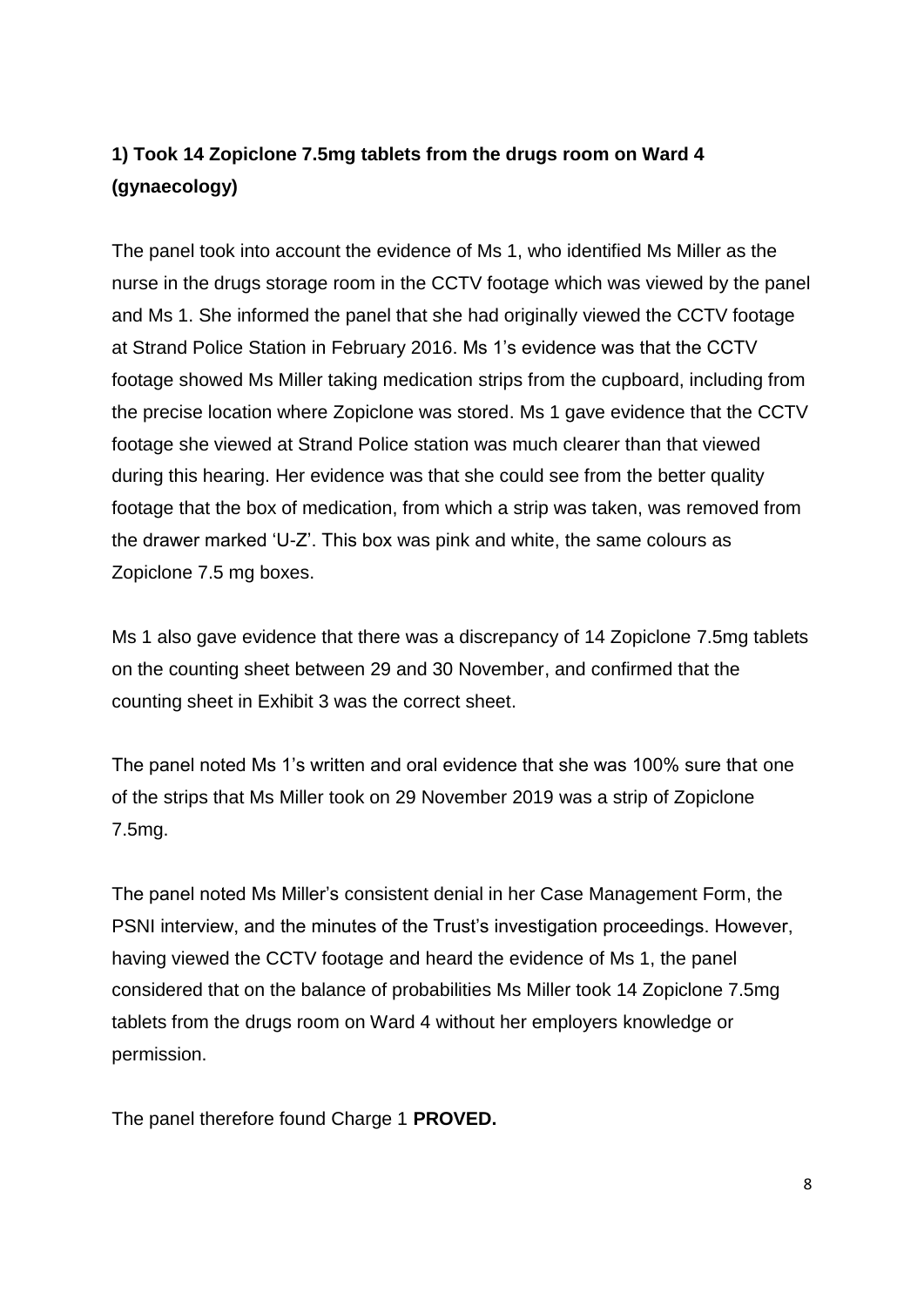# **2) Your actions in charge 1 were dishonest, as you misappropriated the tablets without your employer's knowledge or permission.**

The panel took into account that a decision was made by the Director of Public Prosecutions not to prosecute in relation to these charges. However, it reminded itself that a higher standard of proof is required for criminal proceedings than in these NMC proceedings.

The panel took into account the evidence from Ms 1, Ms 2 and Ms 3 that Zopiclone is not a drug that was used for outpatients or clinics held on the Gynaecology Ward.

The panel noted Ms Miller's denial in her Case Management Form, her PSNI interview, and the Trust investigation. However, taking into account the consistency of the witness evidence and the CCTV footage, the panel is satisfied that Ms Miller took the Zopiclone 7.5mg strip without the knowledge or permission of her employer. The panel considered the explanation given by Ms Miller. Her explanation was inconsistent with the evidence given by Ms 1, Ms 2 and Ms 3. Ms Miller's explanation varied as to where she had stored the drugs she had removed from the medicines cupboard on 29 November. She explained in varying accounts that she had stored them in a cupboard beside Ms 2's desk, and/or had returned them to the medicines cupboard on the Ward. A drug count was conducted on 30 November 2015 by Ms 1, which did not account for the missing drugs in the medicines cupboard nor were they found in the clinic room cupboard. The panel took into account that Ms Miller was an experienced nurse, that she had worked on the Gynaecology department for a significant length of time, and would have been aware that Zopiclone was not used in outpatient clinics, as well as that there being a Trust Medication Code in place which Ms Miller did not follow.

The panel therefore considered that, having applied the test set out in *Ivey v Genting Casinos* (UK) Ltd t/a Crockfords [2017] UKSC 67, overall Ms Miller's actions in charge 1 were dishonest.

The panel therefore found Charge 2 **PROVED**.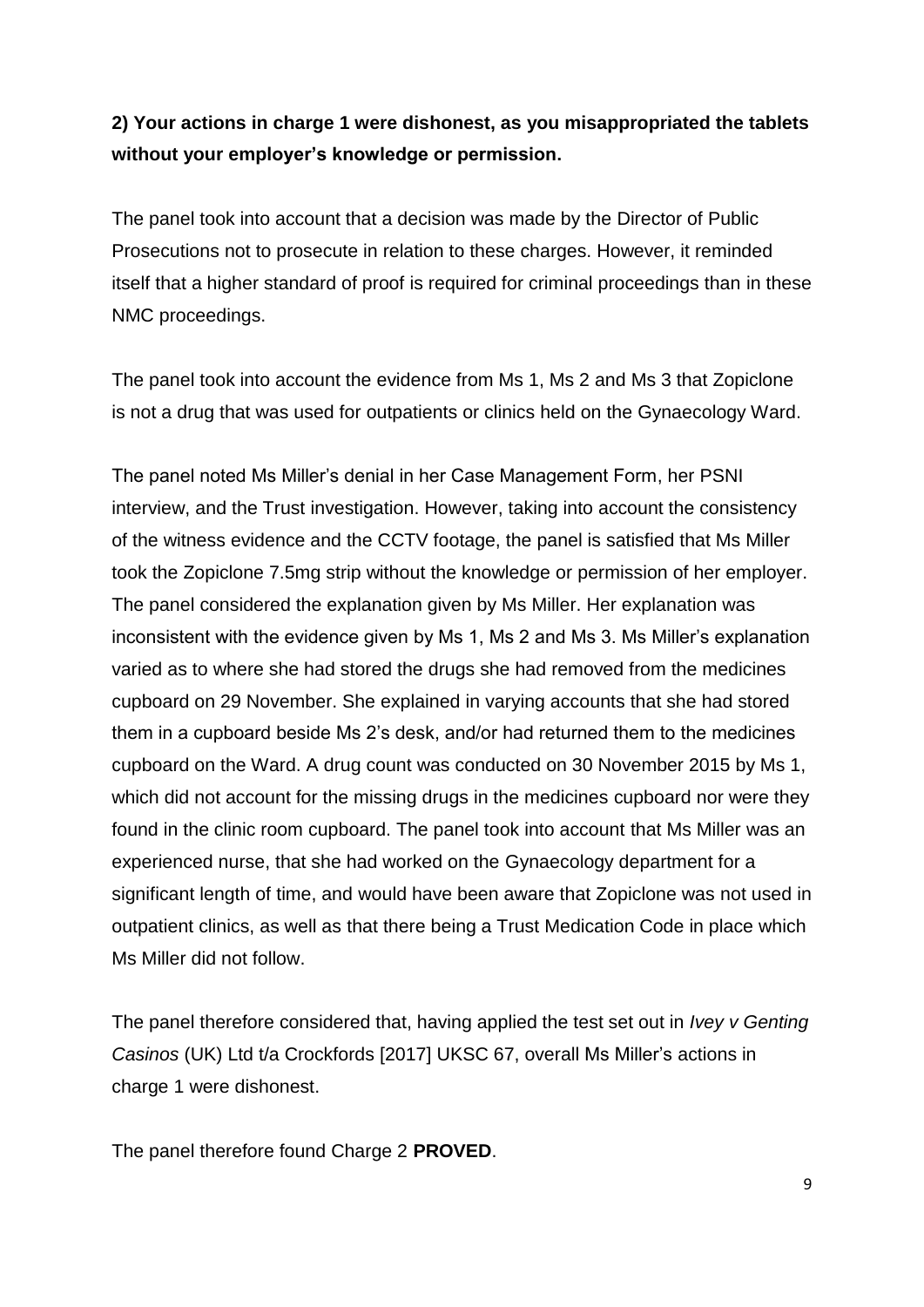### **3) Incorrectly removed a strip of medication from its box.**

The panel took into account the evidence of Ms 1 and Ms 3 that there were clear policies and procedures in place at the time that medication strips should not be removed from the boxes. Ms 3 gave evidence that it was important that a nurse take the whole box when administering a drug to patients, not just the strip. Ms 3 explained that this is important for identification of the medicine, to access the batch number, the expiry date, and the information leaflet.

The panel noted the CCTV footage and the evidence of Ms 1 and Ms 3, and considered that Ms Miller had incorrectly removed a strip of medication from its box.

The panel therefore found Charge 3 **PROVED**.

### **4) Incorrectly transported and/or stored medication in a plastic bag.**

The panel took into account the evidence of Ms 1 and Ms 3 that they identified Ms Miller in the CCTV footage storing medication in a plastic bag. Both Ms 1 and Ms 3 gave evidence that a plastic bag should never be used to transport medications, but that they should be placed in a medication trolley. Ms 3 gave evidence in relation to the Transfer Policy of the Trust, that if a nurse had in theory been asked to transfer medication, a transfer form should have been completed and drugs should have been transferred in their original box and not as an individual strip.

The panel noted Ms Miller's response to the allegation in her disciplinary hearing. However, in the light of the CCTV footage and the evidence of Ms 1 and Ms 3, the panel considered that on the balance of probabilities Ms Miller did incorrectly transport and store medication in a plastic bag.

The panel therefore found Charge 3 **PROVED**.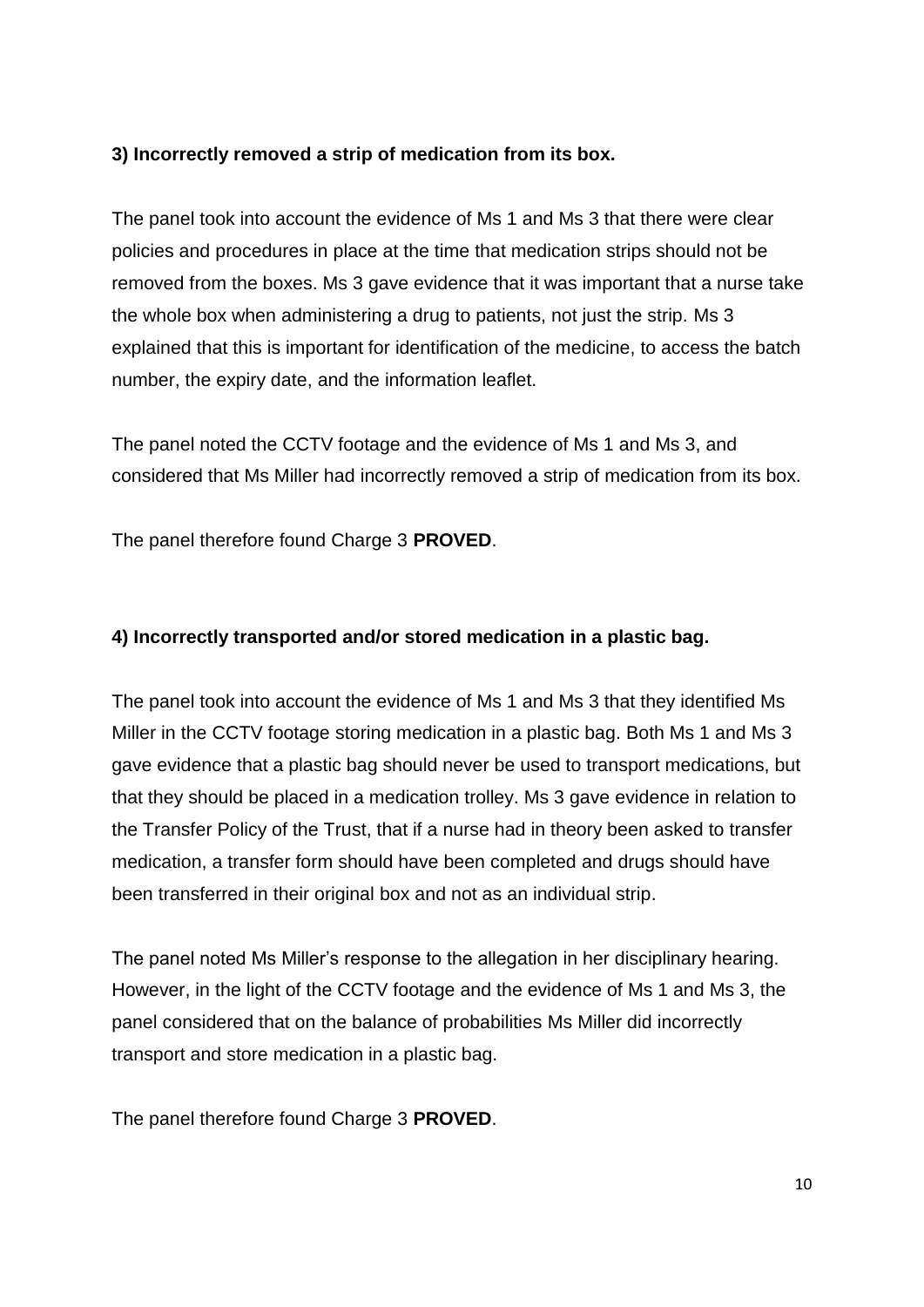# **5) Did not record what drugs you had removed from the drugs cupboard.**

The panel took into account the CCTV footage of Ms Miller in the drugs storage room and considered that there was more than one strip of medication put into a plastic bag. The panel also took into account Ms Miller's admission on her Case Management Form that she did not record what drugs she had removed from the drugs cupboard. This admission is congruent to the evidence of Ms 1 and Ms 3.

The panel therefore found Charge 5 **PROVED** by admission.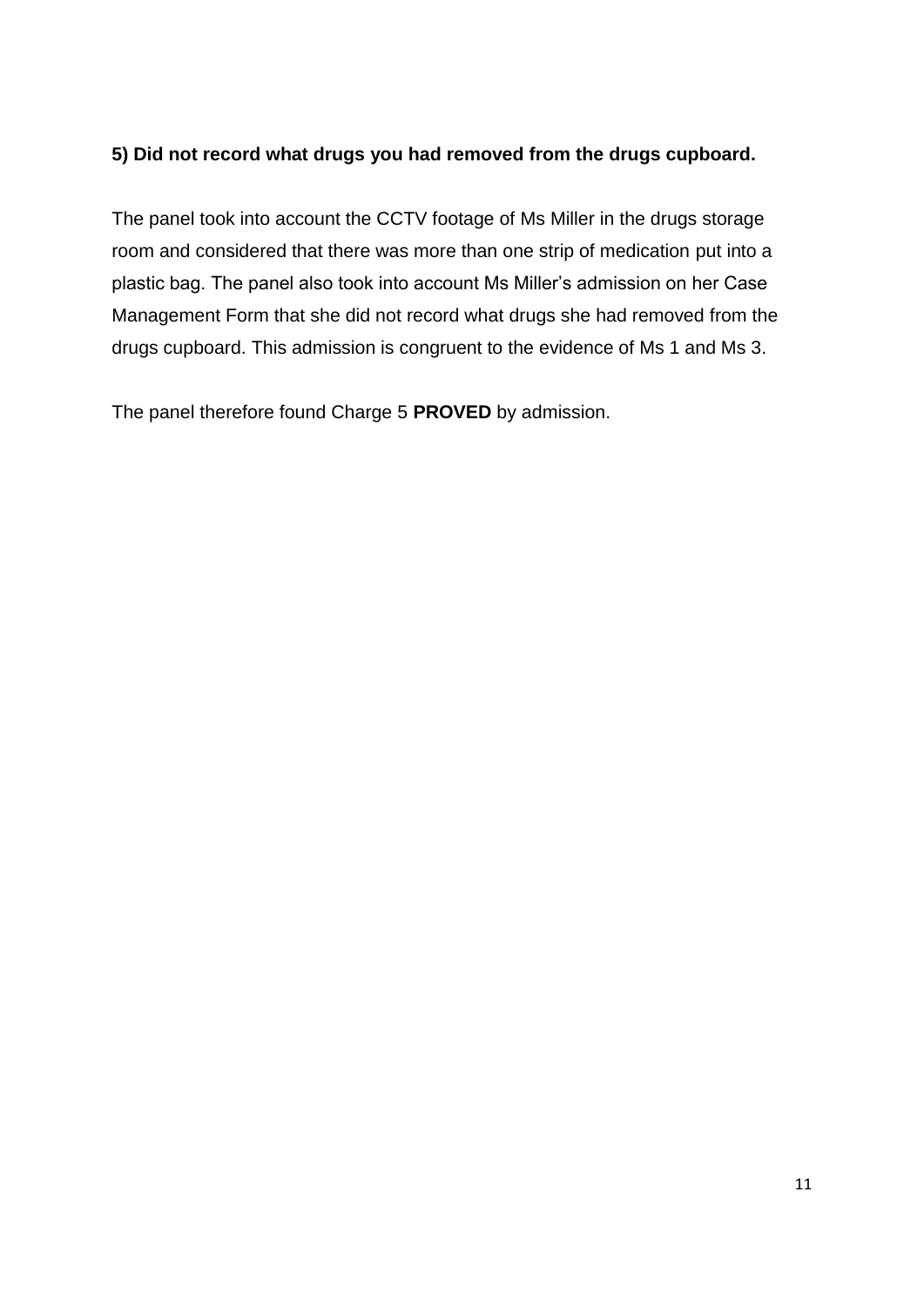### **Decision and reasons on misconduct and impairment**

Having announced its findings on the facts, the panel then moved on to consider whether the facts found proved amount to misconduct and, if so, whether Ms Miller's fitness to practise is currently impaired. There is no statutory definition of fitness to practise. However, the NMC has defined fitness to practise as a registrant's suitability to remain on the register unrestricted.

The panel considered all of the information before it and heard submissions from Ms Lewis, on behalf of the Nursing and Midwifery Council (NMC).

Ms Lewis invited the panel to take the view that Ms Miller's actions amount to breaches of The Code: Professional standards of practice and behaviour for nurses and midwives (2015) ("the Code"). She then directed the panel to specific paragraphs and identified why, in the NMC's view, Ms Miller's actions amounted to misconduct.

With regard to impairment, Ms Lewis referred to the need to protect the public and the wider public interest which includes the need to declare and maintain proper standards of conduct and behaviour and to maintain public confidence in the profession and in the NMC as a regulatory body.

Ms Lewis submitted that the NMC's position is that Ms Miller's fitness to practise is impaired on both public protection and public interest grounds. She further submitted that, as Ms Miller has demonstrated no insight or remediation, there remains a risk of repetition of Ms Miller's misconduct and that a finding of no impairment would not mark the serious nature of Ms Miller's misconduct.

The panel accepted the advice of the legal assessor.

The panel was aware that the decision on misconduct was a matter for its own professional judgement.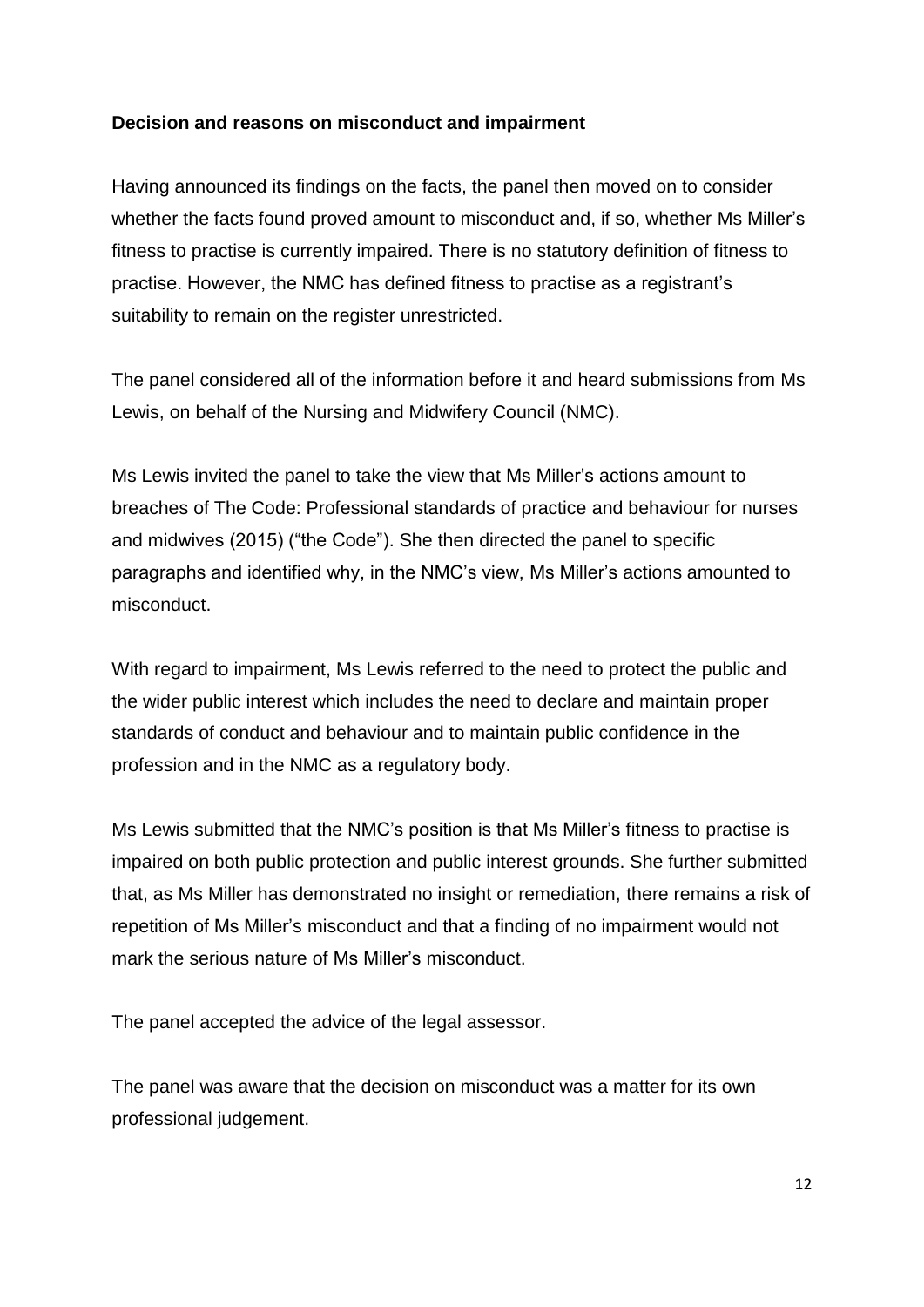The panel adopted a two-stage process in its consideration. First, it must determine whether the facts found proved amount to misconduct. Second, if the facts found proved amount to misconduct, the panel must decide whether, in all the circumstances, Ms Miller's fitness to practise is currently impaired as a result of that misconduct.

When determining whether the facts found proved amount to misconduct the panel had regard to the terms of the Code.

The panel found that Ms Miller's actions did fall significantly short of the standards expected of a registered nurse, and that they amounted to breaches of the Code, specifically:

**10.3** complete all records accurately …

**18.4** take all steps to keep medicines stored securely

# **20 Uphold the reputation of your profession at all times**

To achieve this, you must:

**20.1** keep to and uphold the standards and values set out in the Code **20.2** act with honesty and integrity at all times …

The panel appreciated that breaches of the Code do not automatically result in a finding of misconduct. However, the panel has found that Ms Miller's actions amounted to a serious breach of professional standards, by incorrectly and dishonestly removing and storing medication, and failing to record that she had done so.

The panel was in no doubt that Ms Miller's actions, including her dishonesty, did fall seriously short of the conduct and standards expected of a nurse and amounted to misconduct.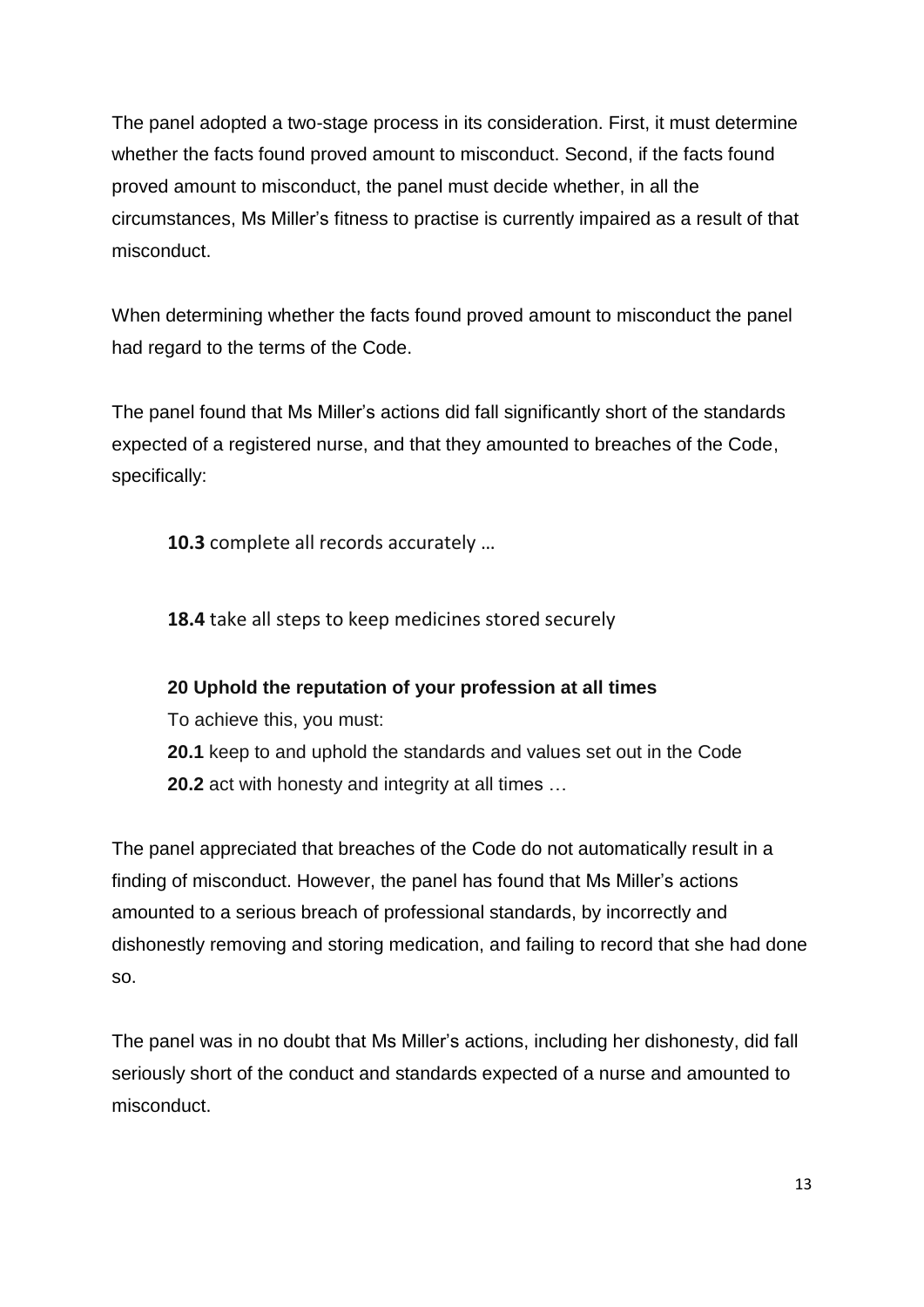The panel then considered whether as a result of this misconduct Ms Miller's fitness to practise is currently impaired.

Nurses occupy a position of privilege and trust in society and are expected at all times to be professional and to provide a high standard of care. Patients and their families must be able to trust nurses with their lives and the lives of their loved ones. The panel considered the judgement of Mrs Justice Cox in the case of Council for Healthcare Regulatory Excellence v (1) Nursing and Midwifery Council (2) Grant [2011] EWHC 927 (Admin) in reaching its decision; in paragraph 74, she said:

In determining whether a practitioner's fitness to practise is impaired by reason of misconduct, the relevant panel should generally consider not only whether the practitioner continues to present a risk to members of the public in his or her current role, but also whether the need to uphold proper professional standards and public confidence in the profession would be undermined if a finding of impairment were not made in the particular circumstances.

Mrs Justice Cox went on to say in Paragraph 76:

I would also add the following observations in this case having heard submissions, principally from Ms McDonald, as to the helpful and comprehensive approach to determining this issue formulated by Dame Janet Smith in her Fifth Report from Shipman, referred to above. At paragraph 25.67 she identified the following as an appropriate test for panels considering impairment of a doctor's fitness to practise, but in my view the test would be equally applicable to other practitioners governed by different regulatory schemes.

Do our findings of fact in respect of the doctor's misconduct, deficient professional performance, adverse health, conviction, caution or determination show that his/her fitness to practise is impaired in the sense that s/he: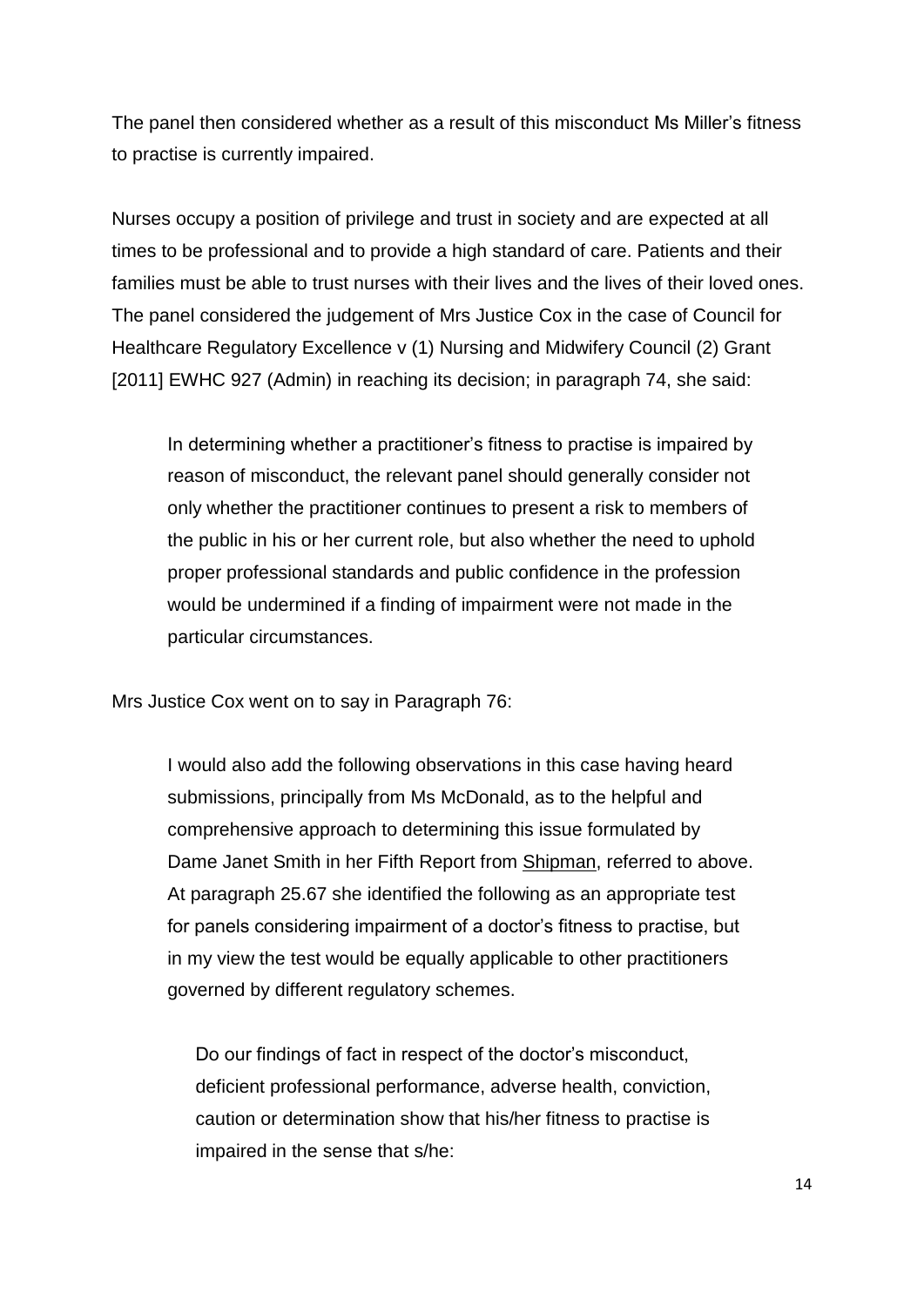- a. has in the past acted and/or is liable in the future to act so as to put a patient or patients at unwarranted risk of harm; and/or
- b. has in the past brought and/or is liable in the future to bring the medical profession into disrepute; and/or
- c. has in the past breached and/or is liable in the future to breach one of the fundamental tenets of the medical profession; and/or
- d. has in the past, and/or is she liable in the future to act dishonestly.

The panel found that Ms Miller's misconduct engaged parts a, b, c and d of paragraph 76 of the Grant judgment. In particular, her actions brought the profession into disrepute, and this misconduct amounted to a breach of the fundamental tenets of the profession to maintain honesty and integrity.

Regarding insight, the panel had no recent information from Ms Miller to demonstrate any insight into her misconduct, or any indication that she would not repeat this misconduct in future. The panel noted in the Trust investigation report that Ms Miller denied taking the Zopiclone 7.5mg tablets, although she also said that in relation to other matters she knew it was "stupid and wrong".

In its consideration of whether Ms Miller has remedied her failings, the panel found that dishonesty is difficult to remediate. The panel noted that Ms Miller made admissions to charge 5 in her Case Management Form ("CMF"). However, she continues to deny the other charges. The panel had sight of an email from Ms Miller dated 24 October 2019, having been sent the panel's findings on facts, in which she stated: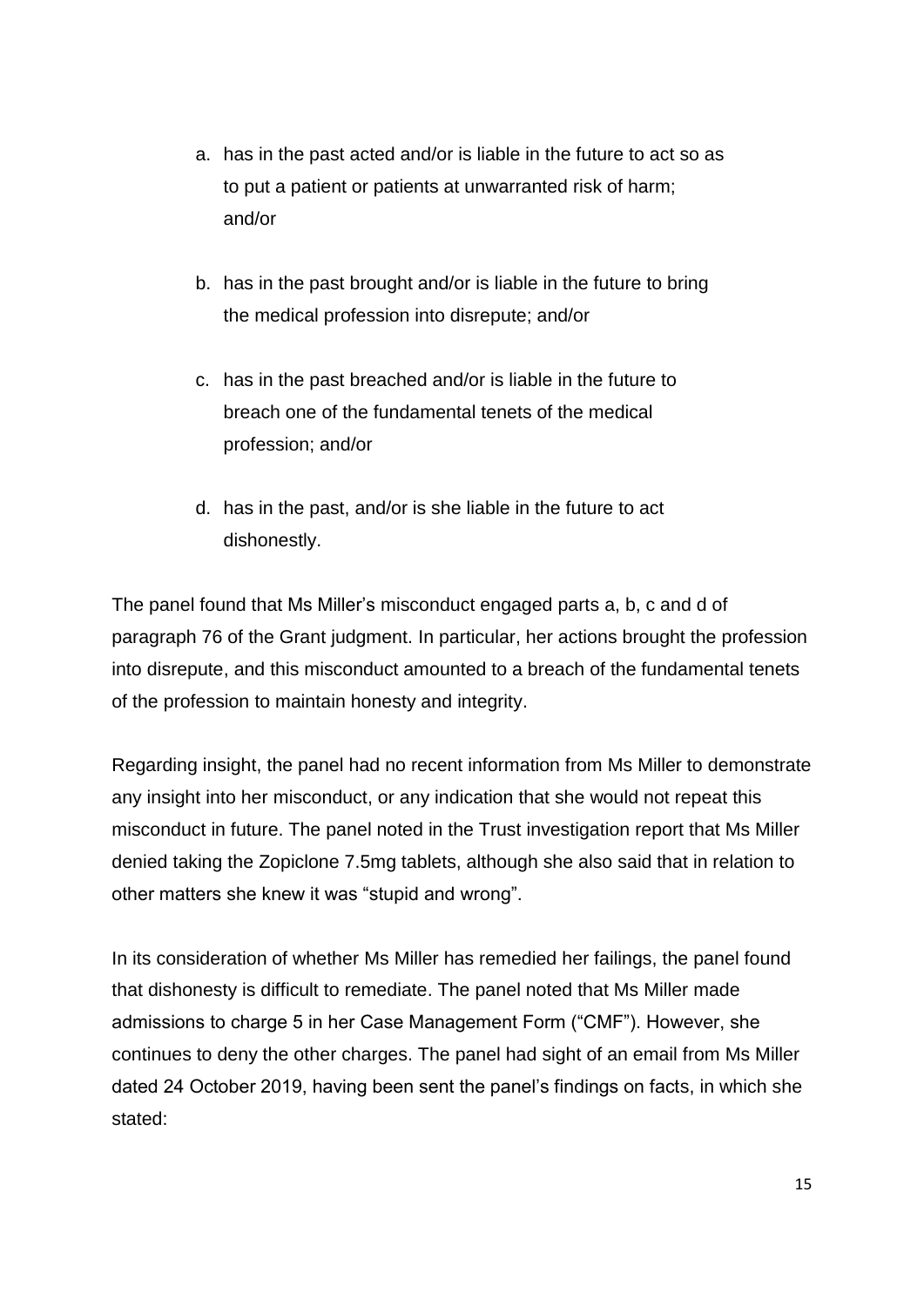"I am totally devastated but I totally understand with me not being able to attend. **[PRIVATE]**"

Ms Miller has not provided a reflective piece or demonstrated meaningful insight into her misconduct. The panel noted the reference dated 25 January 2019 from Northwest Care, although it has no has no information as to whether Ms Miller is currently employed.

In all the circumstances, the panel considered that, given Ms Miller's lack of insight or remediation, there remains a risk of repetition of her misconduct. The panel therefore determined that a finding of impairment is necessary on public protection grounds.

The panel next considered whether a finding of impairment on public interest grounds was required. It bore in mind that the overarching objectives of the NMC are to protect, promote and maintain the health, safety and well-being of the public and patients, and to protect the wider public interest, which includes promoting and maintaining public confidence in the nursing and midwifery professions and upholding proper professional standards for members of those professions. The panel determined that a finding of impairment on the ground of public interest was required. Ms Miller's misconduct was dishonest and involved misappropriating medication without her employer's knowledge or consent, and incorrectly transporting and storing medication, and a failure to record this. In the circumstances, members of the public would expect such misconduct to be marked by a finding of current impairment.

Accordingly, the panel concluded that Ms Miller's fitness to practise is currently impaired on both public protection and public interest grounds.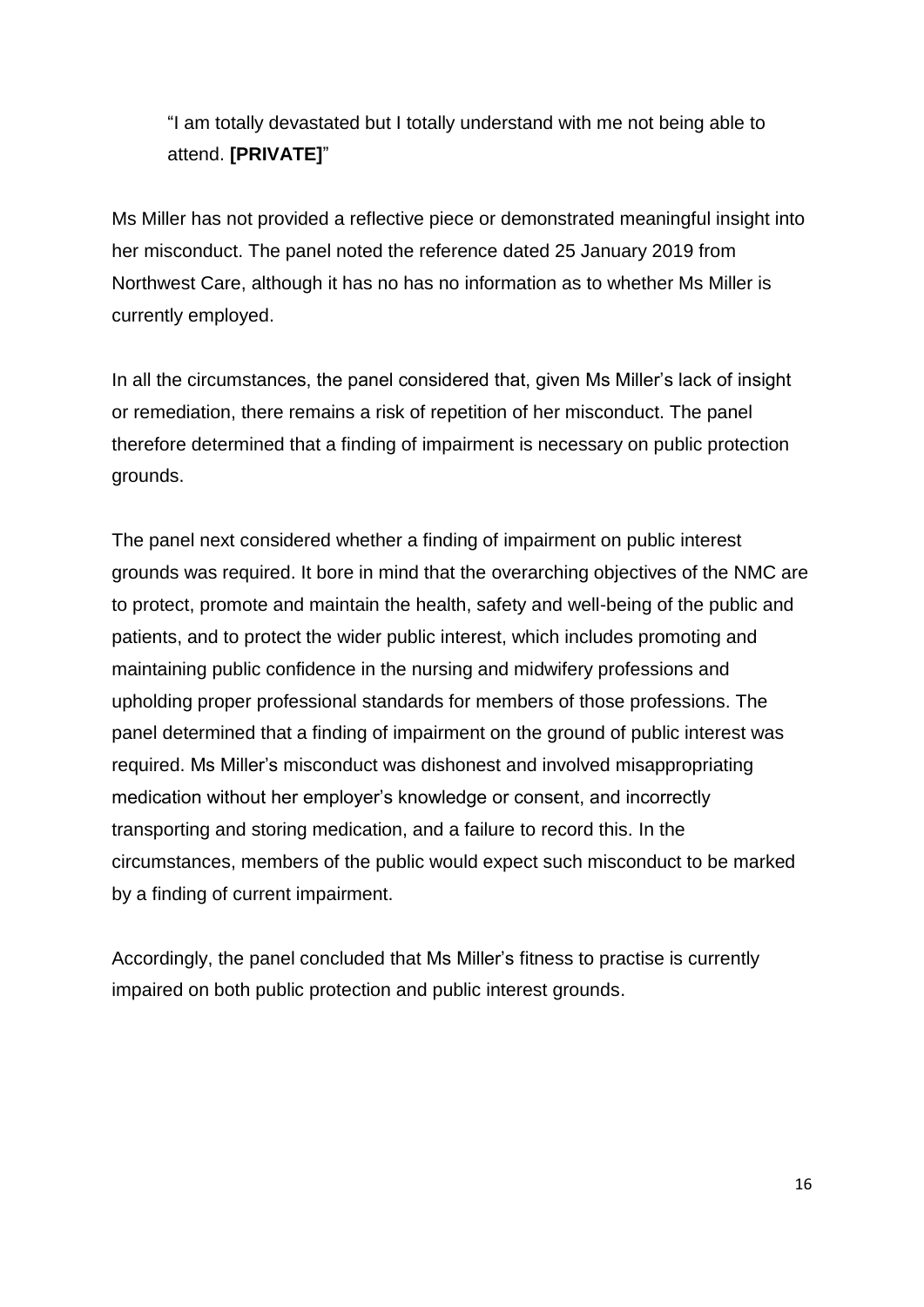## **Determination on sanction:**

Having decided that Ms Miller's fitness to practise is impaired, the panel has considered what sanction, if any, it should impose. In reaching its decision, the panel has considered all of the evidence provided, together with the submissions of Ms Lewis, on behalf of the NMC.

The panel accepted the advice of the legal assessor, who referred it to the case of Parkinson v Nursing and Midwifery Council [2010] EWHC 1898.

The panel has considered this case carefully and has decided to make a striking off order.

The panel has borne in mind that any sanction imposed must be appropriate and proportionate and, although not intended to be punitive in its effect, may have such consequences. The panel had careful regard to the Sanctions Guidance published by the NMC. It had regard to the need to protect the public as well as the wider public interest. It recognised that the decision on sanction is a matter for the panel, exercising its own independent judgement.

Before making its decision on the appropriate sanction, the panel considered the aggravating and mitigating features in Ms Miller's case.

The panel considered the aggravating features to be:

- Ms Miller has not demonstrated insight or remorse into her misconduct;
- Her misconduct was a breach of a position of trust:
- Her actions put patients at potential risk of harm.

The panel considered the mitigating features to be:

- This was an isolated incident;
- Ms Miller had previously engaged with the NMC and was represented until recently;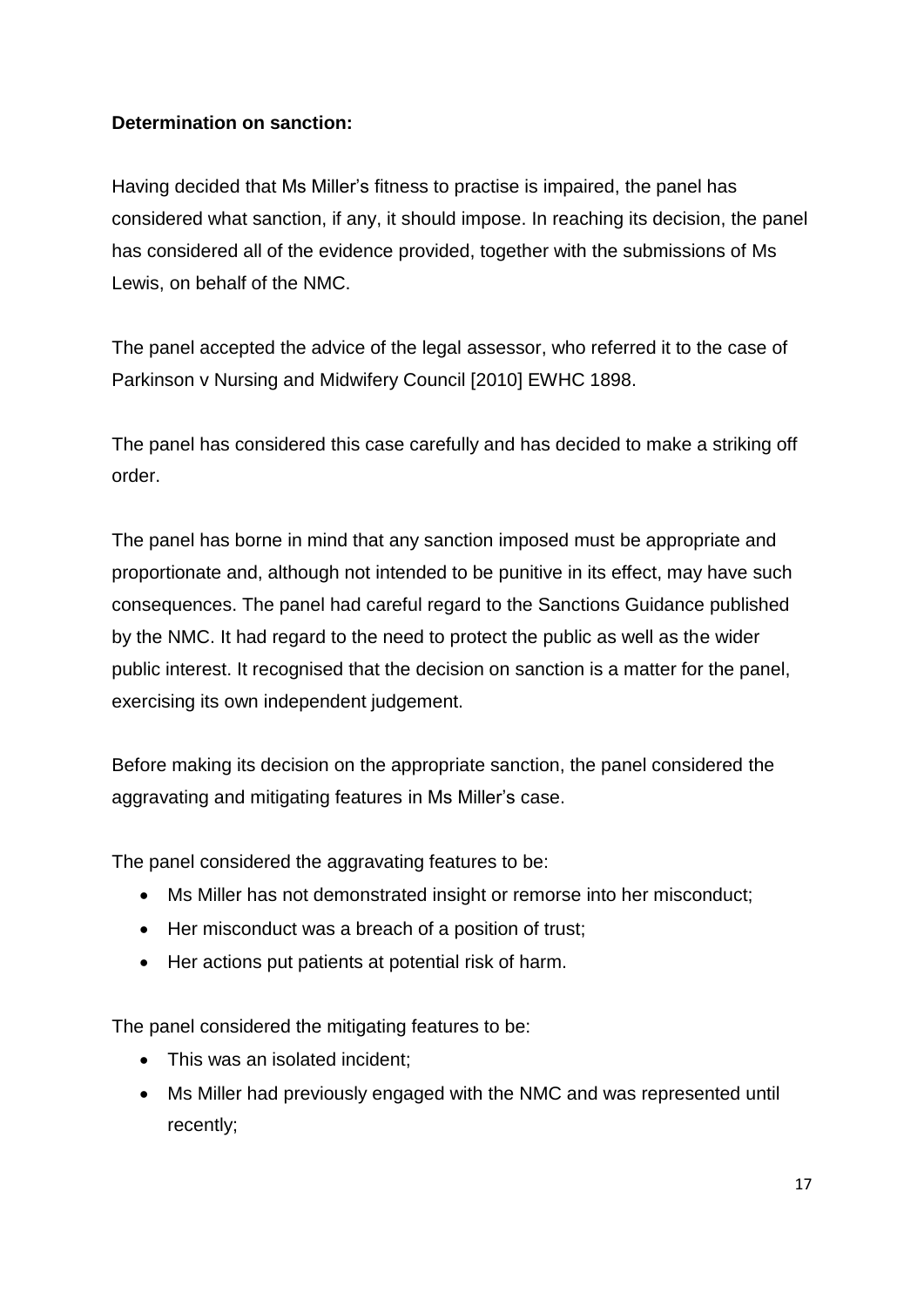- Ms Miller submitted a positive testimonial from an employer dated 25 January 2019;
- Ms 1 and Ms 2 gave evidence that Ms Miller was a good nurse.

In assessing the aggravating and mitigating features, the panel had careful regard to the overall context of this matter and the background evidence that it heard. The panel considered communications from Ms Miller indicating that her non-attendance at this hearing was due to her health. However, it noted that Ms Miller was assessed to be fit for work at the time of these events. In recent communication, Ms Miller said her health was poor. She was invited to send medical evidence to the panel, but did not do so. The panel noted that Ms Miller's misconduct was serious and involved dishonesty. She has not meaningfully engaged with these NMC proceedings and has not demonstrated remorse or insight.

The panel first considered whether to take no action but concluded that this would be inappropriate in view of the seriousness of the case. The panel decided that it would be neither proportionate, nor protect the public, nor be in the public interest to take no further action.

Next, in considering whether a caution order would be appropriate in the circumstances, the panel took into account the Sanctions Guidance, which states that a caution order may be appropriate where *'the case is at the lower end of the spectrum of impaired fitness to practise and the panel wishes to mark that the behaviour was unacceptable and must not happen again.'* The panel considered that Ms Miller's impairment is not at the lower end of the spectrum and that a caution order would be inappropriate in view of the seriousness of the case and the risk of repetition identified, nor would it protect the public. The panel decided that it would be neither proportionate nor in the public interest to impose a caution order.

The panel next considered imposing a Conditions of Practice Order. The panel noted that the concerns relate to Ms Miller incorrectly and dishonestly removing and storing medication, and failing to record that she had done so. It considered that her dishonesty was so serious that it could not be addressed by a conditions of practice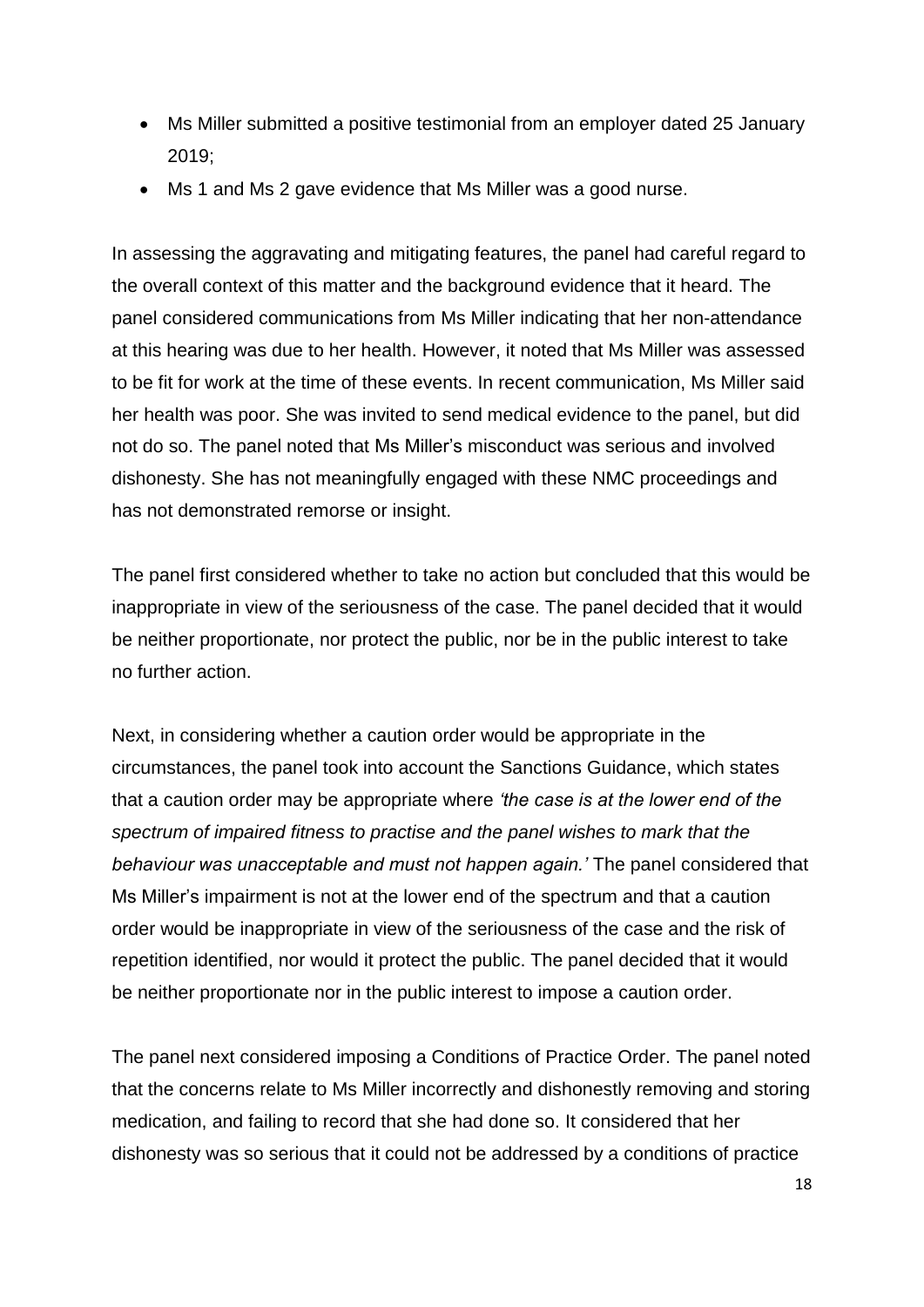order, nor did the panel have any information that she would be willing to comply with any conditions. In these circumstances, the panel considered that a conditions of practice order would not be appropriate at this stage.

The panel next considered the imposition of a Suspension Order. The panel noted that this was an isolated, albeit serious, incident. However, Ms Miller has not meaningfully engaged with the NMC, has not demonstrated remorse or insight into her actions, and has not remediated her misconduct.

Ms Miller deliberately removed and stored medication, failing to record that she had done so. The panel considered that her actions were dishonest and serious, and did bring the nursing profession into disrepute. Her conduct was a significant departure from the standards expected of a registered nurse and a serious breach of the fundamental tenets of the profession. The panel considered that her actions, and lack of insight and remorse are fundamentally incompatible with her remaining on the register. In this particular case, the panel determined that a suspension order would not be a sufficient, appropriate or proportionate sanction.

The panel then went on to consider whether a striking-off order would be appropriate and proportionate in the circumstances.

The panel has a duty to uphold proper standards of conduct. The panel was of the view that the findings in this particular case demonstrate that Ms Miller's actions were extremely serious and were dishonest. To allow her to continue practising would not protect the public and would undermine public confidence in the profession and in the NMC as a regulatory body.

Balancing all of these factors and after taking into account all the evidence before it during this case, the panel determined that the appropriate and proportionate sanction is that of a striking-off order. Having regard to the effect of Ms Miller's actions in bringing the profession into disrepute by adversely affecting the public's view of how a registered nurse should conduct herself, the panel has concluded that nothing short of this would be sufficient in this case.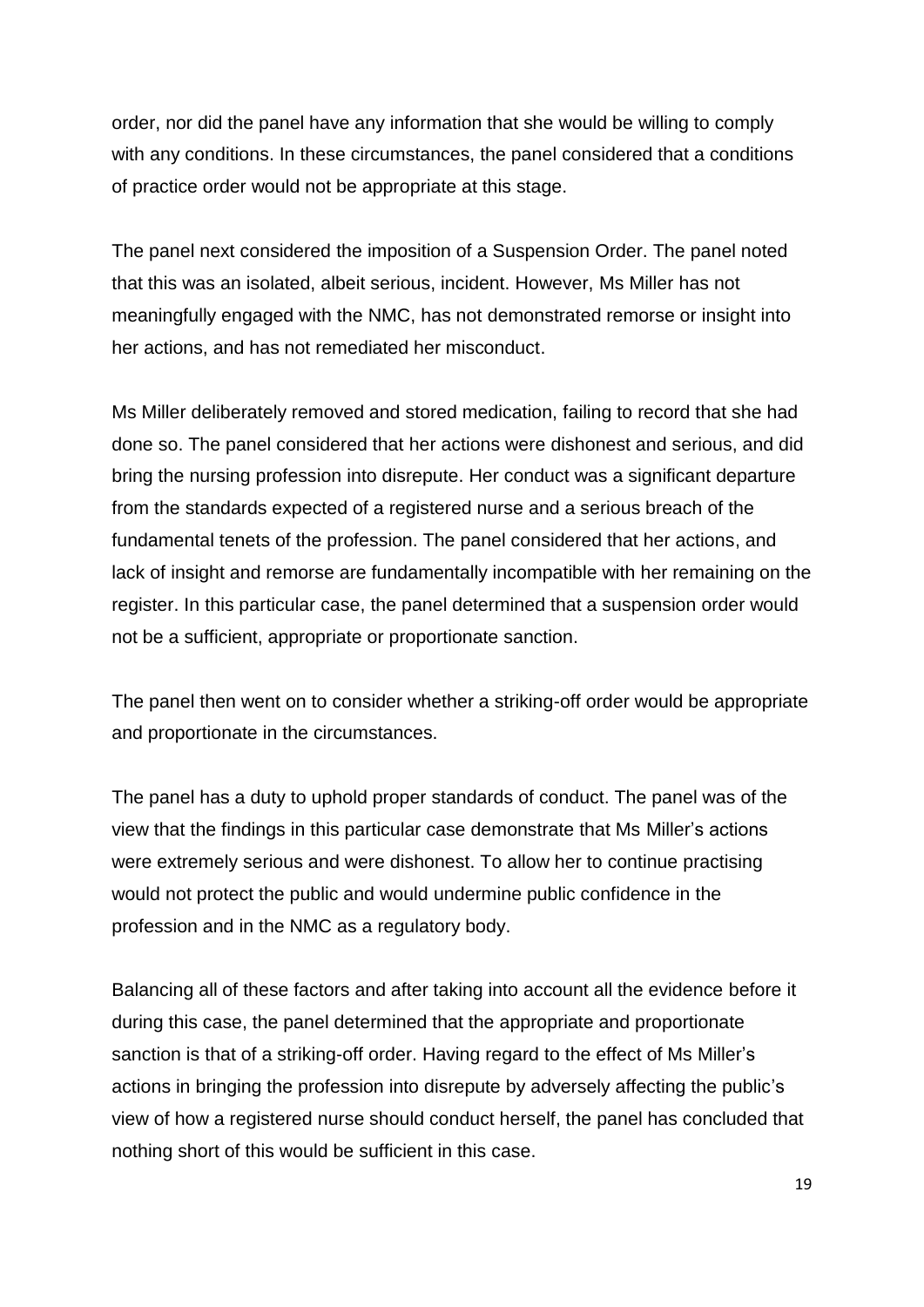The panel considered that this order was necessary to protect the public and mark the importance of maintaining public confidence in the profession, and to send to the public and the profession a clear message about the standard of behaviour required of a registered nurse.

This will be confirmed to Ms Miller in writing.